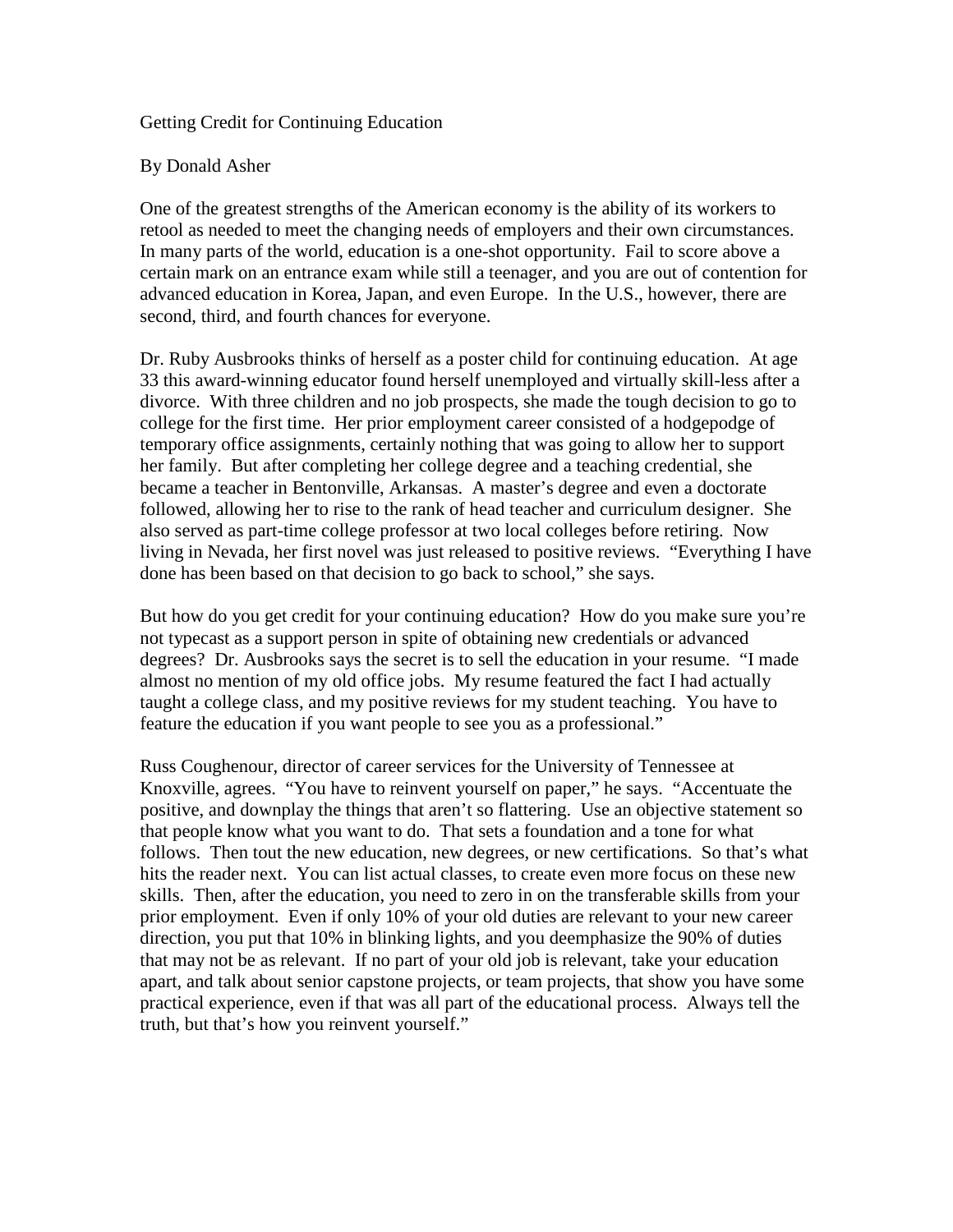Coughenour has a hot tip for returning students. "A good career services office can help you look like you want to look, more like the professional you want to be." So you don't have to do this on your own.

What about careerists who are employed the whole time they pursue continuing education? How can they best get that employer to see past their old status as a support person? Henry J. Suerth, director of executive education at the Krannert School of Management at Purdue University, suggests that you get your employer involved long before completing a new credential. "As part of your annual review process, build career path planning into your annual reviews. Let them know of your progress toward the degree or credential. Every time you complete a milestone, send in your transcripts and write a letter to human resources and ask that it be placed in your personnel file. You may need to involve more than your immediate boss. Let human resources know of your broadening interests and skillset. You have every right to discuss broader opportunities within the company. You can't allow yourself to be pigeonholed by any one individual."

That's what worked for Louis Voccia, who works for the City & County of San Francisco. He was 45 years old and stuck in a support role when he got the education bug. "I had a conversation with my boss, and I asked her 'What do I need to do to get ahead here?' She told me that everyone liked me, but the only thing I could do to advance was to finish my degree." Voccia got his boss and human resources to approve of his education plan. He put in 23 months of night school to finish his bachelor's degree. "I got an instant reward in terms of a new job, my first professional track position. I was 45 and I had a degree and it made me feel so good. I remember that application like it was yesterday." Voccia went on to complete a master's degree, and has been promoted twice more in six years.

His advice: "I definitely think it is worthwhile. Certification is very important, education is very important. You're never too old, and it's never too late. Stop reading this article and register for something now! That's my recommendation."

900 words

Sidebar:

The Experts' Advice for Selling Continuing Education

- 1. Get your current employer to back your plan.
- 2. Let human resources know of your ongoing progress.
- 3. Use an objective on your resume to show your goal.
- 4. Feature your new education ahead of old experience.
- 5. Highlight your transferable skills.
- 6. It's never too late to improve your career credentials!

Donald Asher is a public speaker and writer specializing in careers and higher education. He is the author of eleven books, including *Asher's Bible of Executive Resumes, How to*